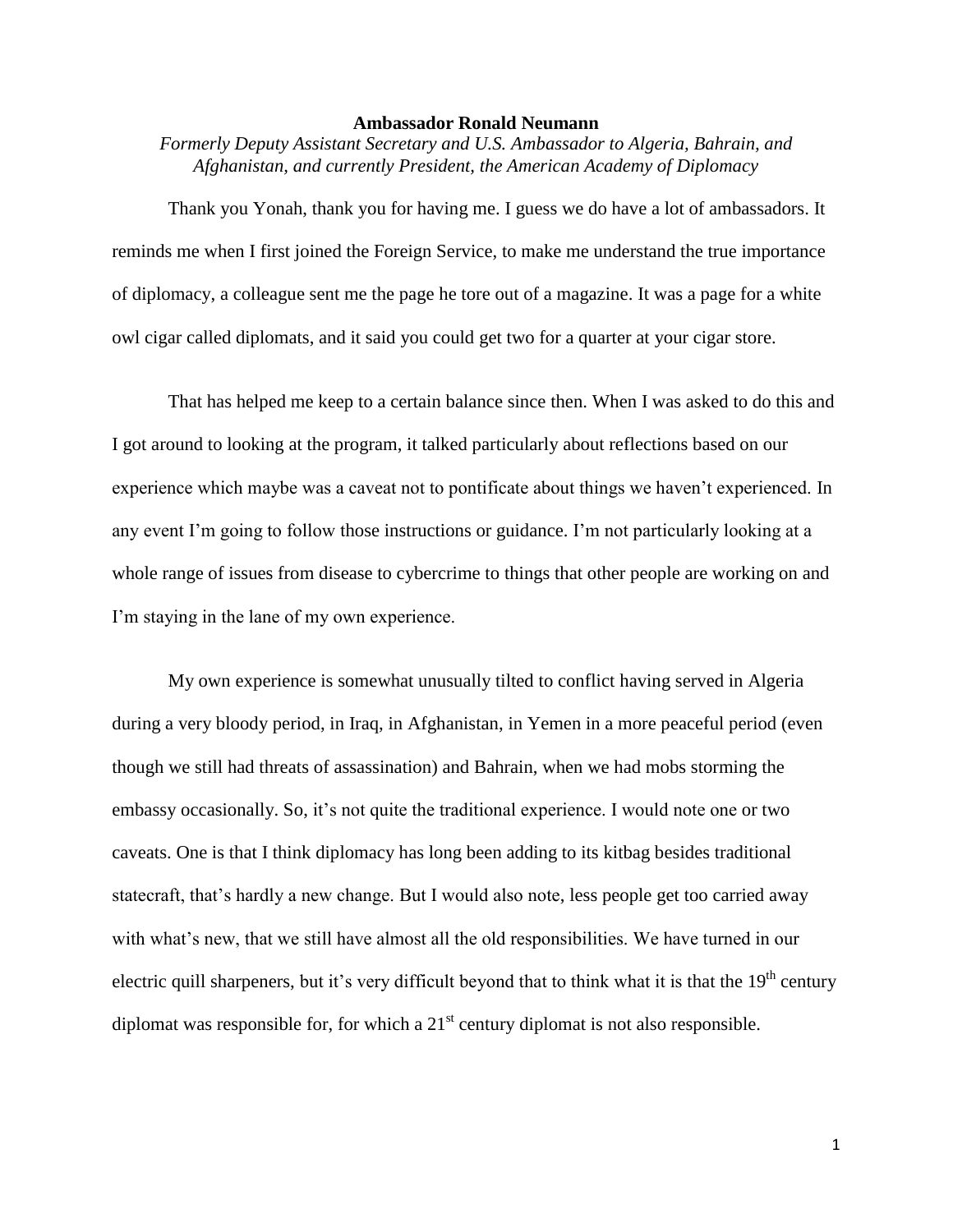Now there is a great deal for which  $21<sup>st</sup>$  century diplomats are responsible for in addition to those  $19<sup>th</sup>$  century duties. Lest one get too caught up in focusing on the new, it's useful to remember how much the old needs to be done as well. Further, it is necessary in reflecting on my own experience to remember that there is always a danger in lessons learned that the diplomats and politicians as much as the generals may fight the last war. You cannot always trust the last lesson to be the right lesson.

Nonetheless, since I have watched a lot of interventions over my period, in diplomacy and starting from experience of infantry in Vietnam, I would say my first lesson is that we are not done with war and we are not done with interventions. It is the mood of the country right now not to want to do these sorts of things and there is a tendency to say never again, which means for many that the answer of "how do we prepare to do things better" is no we won't do it. This is a profoundly ahistorical view, as every administration since Truman's has had foreign interventions. Since WWII, that an American administration has not had a foreign intervention. So, the idea that we are going to avoid it, as desirable as that might be, is misplaced. At the least it demands that history stop.

So, what are the lessons for diplomacy assuming you take that as a starting point? One is that, while you can make war without diplomats, you can't make the peace. We have tried that in Iraq which is a particular example, but let me give you two others.

We need allies even in war which is a primary diplomatic task. You can threaten but it's a lot cheaper not to fight which means diplomacy again is the essential tool of war prevention. Now Iraq is in many ways a poster child for how to mess up by making a war without making diplomacy. There was no provision for the aftermath. The planning done in the State

2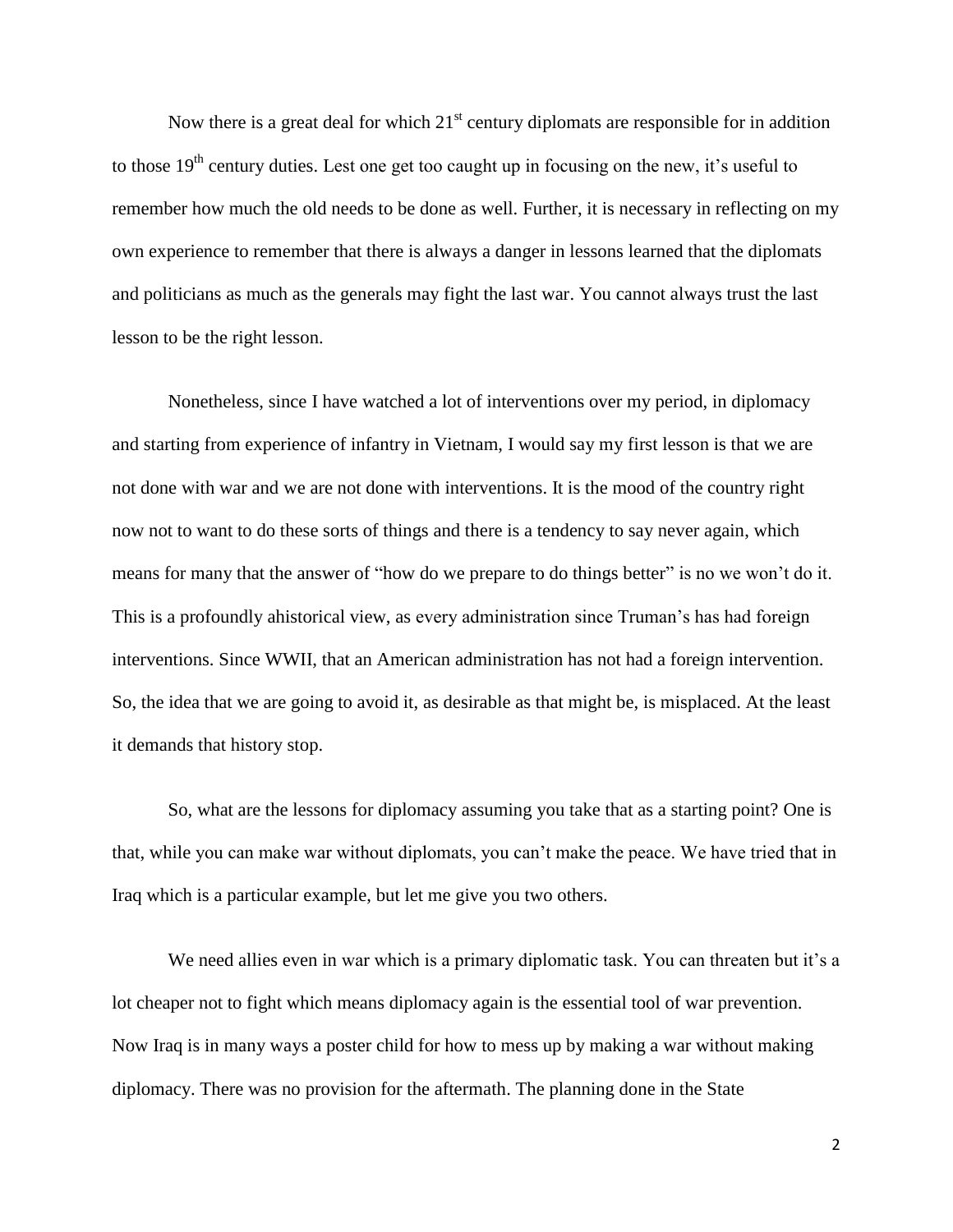Department, of varying quality was simply brushed aside and not utilized. Intellectually, it wasn't really in the military lexicon, and I wish I had a dollar for every military briefing slide I've seen which has 4 phases from the preparation that goes up through phase 3, which is war and phase 4, which is afterwards and never detailed how that aftermath was to be done. In those days, the presumption was that diplomats would solve it. That has changed enormously. I don't know any current senior officers who have that view anymore. They have quite gotten beyond it, but I don't know that our politicians have. That's not only a dig at this administration, because you know one feature of American politics is that in the decades since WWII we have only elected three individuals who came to office with any real knowledge of foreign affairs before they arrived in the presidency. That was Eisenhower, Nixon, and the first Bush. No other president had any real experience with foreign policy before they came to office, so we are not sure what will be known.

There was very little diplomacy in the run up to the Iraq war and one of the things you see is a war of the willing can lose support much faster than a war of allies. And all that tells you is that diplomacy remains critical. Interestingly enough, when ISIS broke out with a new insurgency in Iraq, we needed a lot of diplomacy to support the fighting. The news reports were all about sending troops and fighting the Islamic State. One of the things we do in my day job at the American Academy of Diplomacy is a number of podcasts. One is called the General and the Ambassador, and there are actually three different ones that deal with the phases of the Iraq War. If anyone wants to get deeply into how diplomacy and military work together, there is one of Gen. Petraeus with Ambassador Crocker and another one featuring Ambassador Jeffrey with Gen. Lloyd Austin who was CENTCOM commander at the time. Sometimes I think that one could have been retitled "together how we fought Washington and ISIS". There is a lot about

3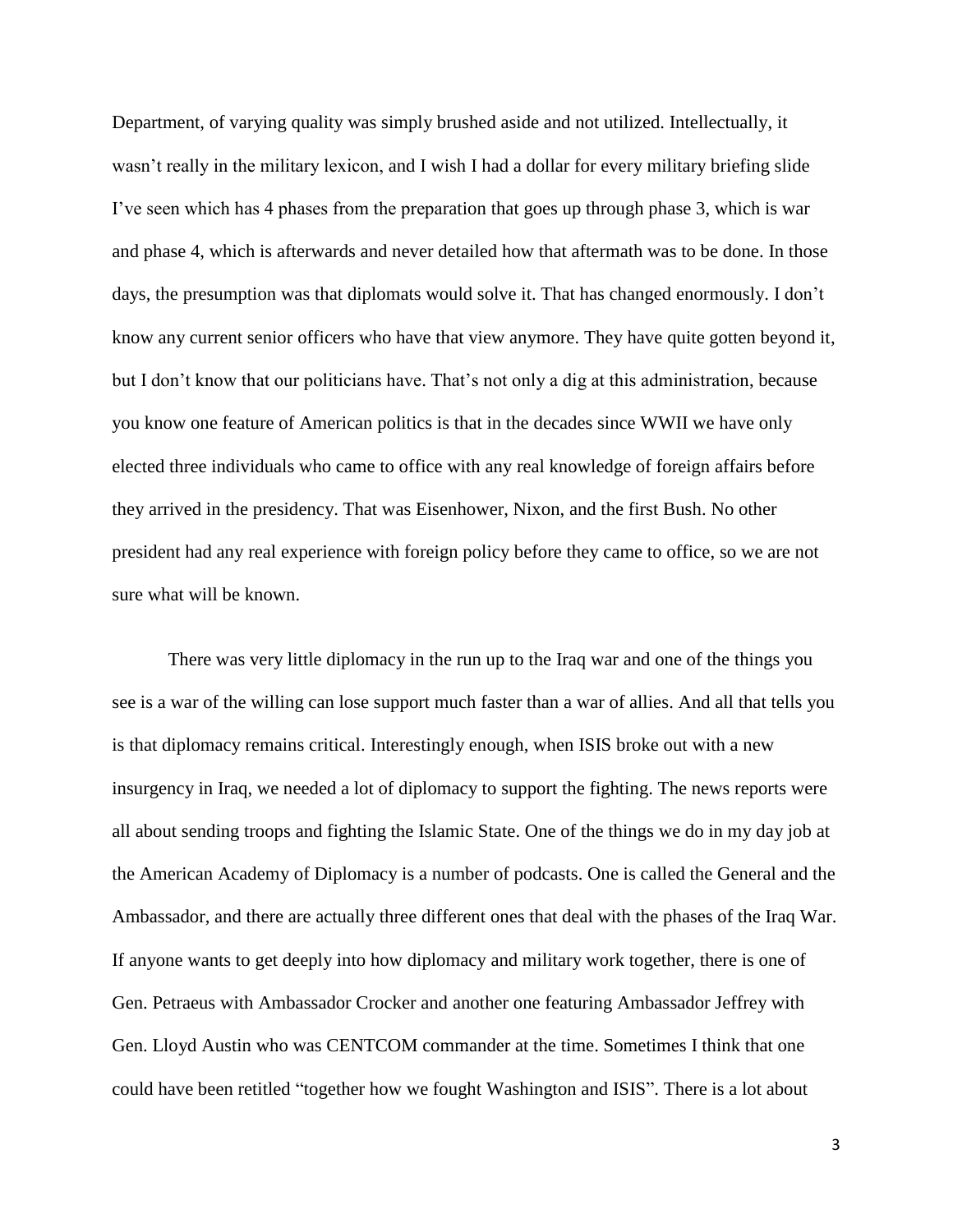policy in it. And there is one that just went up a few weeks ago with the Ambassador Stu Jones and Gen. McFarland and that goes through an enormous number of political issues which went through how they worked together and how they could talk to certain Iraqi militia units and other units were off limits because of their terrorist affiliation and how the diplomacy had to maneuver with the Prime Minister to make possible many of our military arrangements.

I think there is a misconception in the minds of many Americans that you just send troops into a country and they go fight. In fact, that kind of fighting is enormously political and there is an enormous role for diplomacy in it. I think this is one of the lessons one can carry away.

One can look at two other experiences, and I won't go into detail because I think these things are pretty well known. Two contrasting wars and experiences are the First Gulf War and Afghanistan. In the First Gulf War, you needed an enormous amount of diplomacy in order to bring together a coalition, and it was also the last war America fought at a profit. We had a lot of allies who could contribute, and we actually had a budget surplus by the end of the war. The coalition put together NATO troops, allied troops, Syrian troops, and Egyptian troops, side by side with American troops, to launch the liberation of Iraq. It was a stupendous feat of diplomacy, and one that we have not equaled since, but it shows the difference in organizing.

Then in Afghanistan, one of the things I think is so interesting is that when we finally decided we needed allies, which was not at the beginning, NATO really joined us, and NATO has stayed vested. We are 18 years in and we have not had nearly as much donor fatigue as one might have expected to have by this point in the war. It's very interesting that in the lead up to the Trump administration's major decision last year about staying in Afghanistan, you had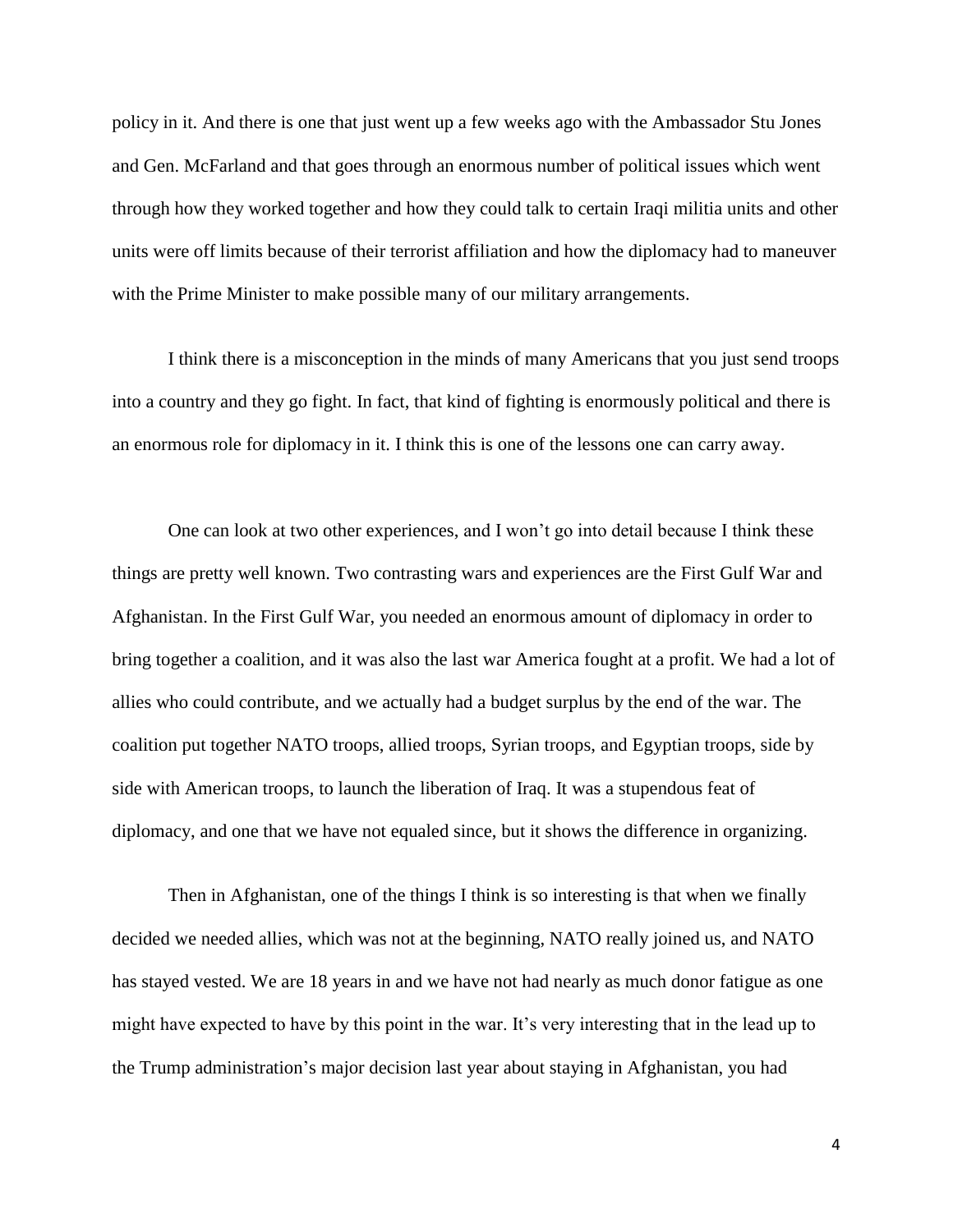countries like Germany and Italy pushing us to remain involved in Afghanistan because they understood the importance of it and were prepared to keep their own troops there. But they couldn't do it without us being there as well. So, when you have real alliances and real friends, you have more support. All those are requirements of diplomacy which I believe will continue to be requirements of diplomacy as we go forward in the world. There are a lot of other kinds of interventions that I haven't been so much involved with, such as those involving UN peace keeping, and I'll leave that for others to reflect on.

The conflicts of the kinds I've experienced don't have easy answers. We are still in Afghanistan, and I would say that, while diplomacy cannot substitute for a good policy, it can make a bad policy work much better. A bad policy without diplomacy will be doubly bad, and this comes back to the enduring question of what the future looks like. Based on my experience, there will be absolutely no shortage of the need for diplomacy, and employment is guaranteed. There really are no lanes. There are no modern examples in which military and diplomacy are separate. They constantly affect each other, and you can't intelligently or responsibly use one tool without the other.

I remember general Zini who put this in a very simple way. He said, if I remember correctly, "My uncle Guido was a plumber, and if you asked him if you need plyers or a screwdriver more, he would have thought you were crazy." That stuck in my mind as a pretty good example of the proper answer to that question of whether one needs troops or diplomacy more. There are no other lanes, and they are going to be bound together. So, we are going to

5